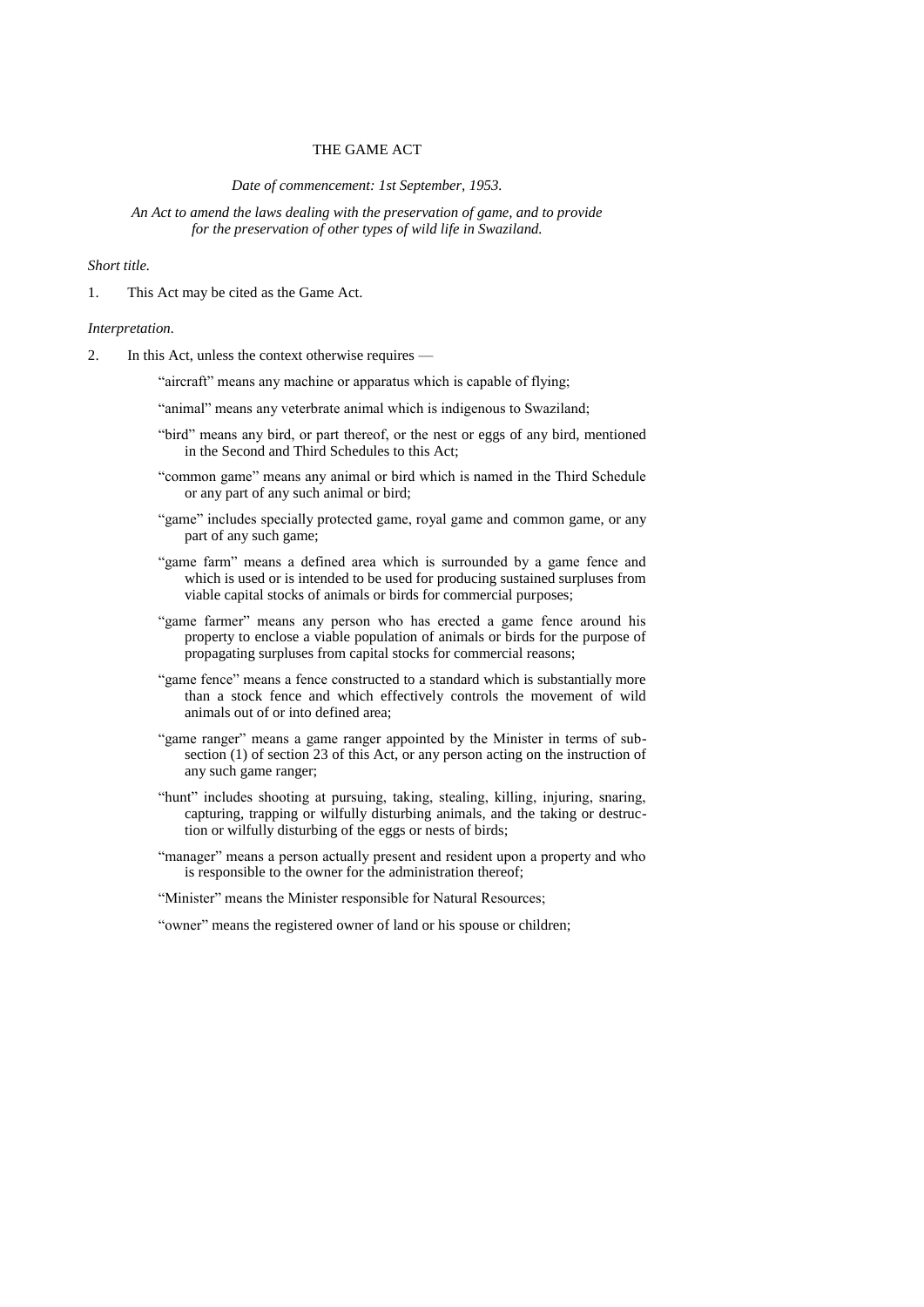- "raw product" means the product of any animal or part of any animal which is still intact and unworked or unprocessed or unmanufactured, provided that a polished product, or a product superficially worked so as to camouflage it from being a raw product, shall constitute a raw product;
- "royal game" means any animal or bird which is named in the Second Schedule of this Act or any part of any such animal or bird;
- "specially protected game" means any animal which is named in the First Schedule to this Act or any part of any such animal;

"Swazi area" means Swazi Nation land;

- "trophy" means any animal or bird, dead or alive, mentioned in the Second and Third Schedules or any part of any such animal or bird, but shall not include the processed product or manufactured curio or other article manufactured to finished form, or the tanned or brayed skin or part thereof; (Amended K.O-I-C. 12/1993.)
- "traffick" means dealing in, selling, buying, moving, conveying, possessing or otherwise acquiring or disposing of.

#### (Replaced A.4/1991.)

*Amendment of Schedules.*

3. The Minister may amend the Schedules by notice in the Gazette.

### *Temporaty protection of game.*

4. The Minister may from time to time by Notice in the Gazette define areas in Swaziland within which any common game specified in such Notice shall be protected for such period as may be specified in such Notice, and may in like manner vary to revoke such Notice. (Replaced A.4/1991.)

5. (Repealed A.4/1991.)

#### *Sanctuaries*

6. (1) The Minister may by Notice in the Gazette declare any specified area of Swaziland to be a sanctuary for the protection of any animals or birds specified in such Notice, whether or not such animals or birds are included in the First, Second or Third Schedule to this Act and may in like manner vary the animals or birds to which the protection of the sanctuary shall apply, or extend or restrict the limits of or abolish any such sanctuary:

Provided that where the Minister does not specify in such Notice the animals or birds to which the protection of the sanctuary shall apply, the sanctuary so declared shall be deemed to have been declared for the protection of all indigenous animals and birds within the sanctuary.

(2) Any person who in any sanctuary hunts or attempts to hunt any animal or bird protected within the sanctuary, or takes any trophy of any such animal or bird, or who is found within a sanctuary under circumstances which show he is there for the purpose of hunting or taking trophy of any such animal or bird therein shall be guilty of an offence:

Provided that nothing in this subsection shall apply to a game ranger acting in the execution of his duties or to the holder of a special permit granted by the Minister under subsection (1) of section 16 of this Act.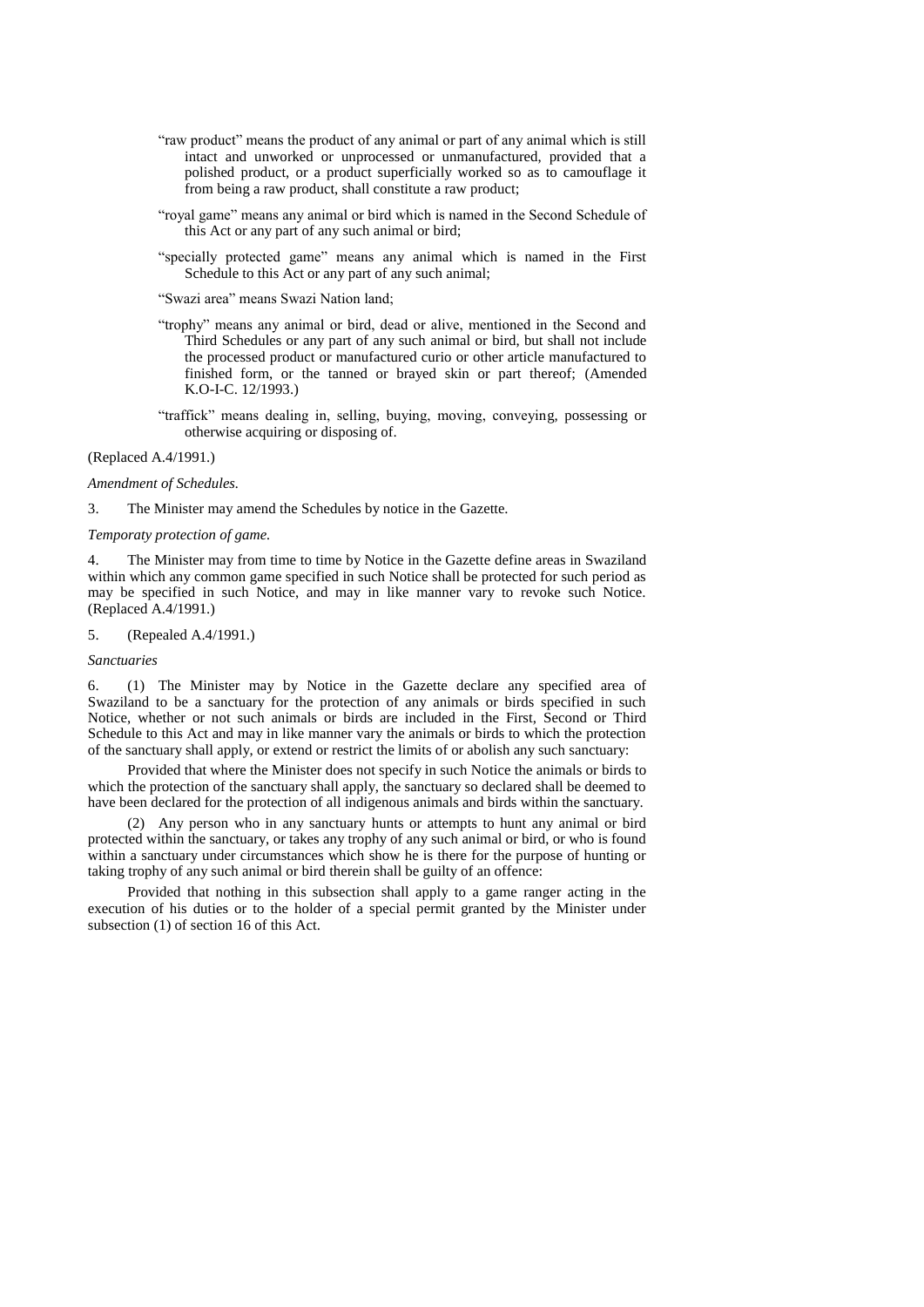(3) No person shall camp within the limits of a sanctuary unless he has first obtained a permit issued by a game ranger stating the period for which he may camp.

(4) Any person who contravenes the provisions of subsection(3) shall be guilty of an offence.

(5) It is an offence for any person, other than a police officer acting in the course ofhis official duty or a game ranger acting in the course of his official duty, to carry any firearm in a sanctuary except under the supervision of the game ranger in charge of the sanctuary. (Replaced A.4/1991.)

### *Close season.*

7. (1) The period from the first day of September to the last day of April in the next succeeding year, both days included, shall be a close season within which it shall be unlawful to hunt game save as hereinafter provided.

(2) The Minister may by notice in the Gazette vary, extend or reduce the period of the close season, either in respect of any one or more areas, or in respect of any specified game, or in both respects, for such time as he may think fit.

### *Prohibition of hunting and dealing in specially protected and royal game.*

8. (1) No person shall hunt or attempt to hunt, or be in possession of a trophy of, any specially protected game unless he holds valid permit issued under subsection  $(1)$  of section 16, and otherwise than in accordance with the conditions set out in such permit.

(2) Any person who contravenes subsection (1) shall be guilty of an offence and shall be liable on conviction to imprisonment for a term of not less than five years but not exceeding fifteen years, without the option of a fine.

(3) Subject to the provisions of section 16, any person who trades or trafficks in the raw product of any specially protected game shall be guilty of an offence and liable on conviction to imprisonment for a period of not less than seven years but not exceeding fifteen years without the option of a fine.

(4) No person shall hunt or attempt to hunt, or be in possession of a trophy of any royal game unless he is in possession of a valid permit issued under subsection (1) of section 16, and otherwise than in accordance with the conditions set out in such permit.

(5) Any person who contravenes the provisions of subsection (4) shall be guilty of an offence and liable on conviction to a fine of not less than four thousand Emalangeni but not exceeding thirty thousand Emalangeni or, in default of payment, to imprisonment for a term of not less than one year but not exceeding five years, or to both fine and imprisonment:

Provided that in all cases any fine imposed shall not be less than the replacement value specified in the First, Second or Third Schedule in relation to the animal or bird in respect of which the offence is committed.

### (Amended K.O.C. 12/1993.)

(6) Any person found guilty of an offence under subsection (1), (3) or (4) shall be required by the Court in addition to any penalty imposed under that subsection to either replace that game or to compensate fully for the replacement value specified in the First, Second or Third Schedule in relation to that game, failing which such person shall be liable to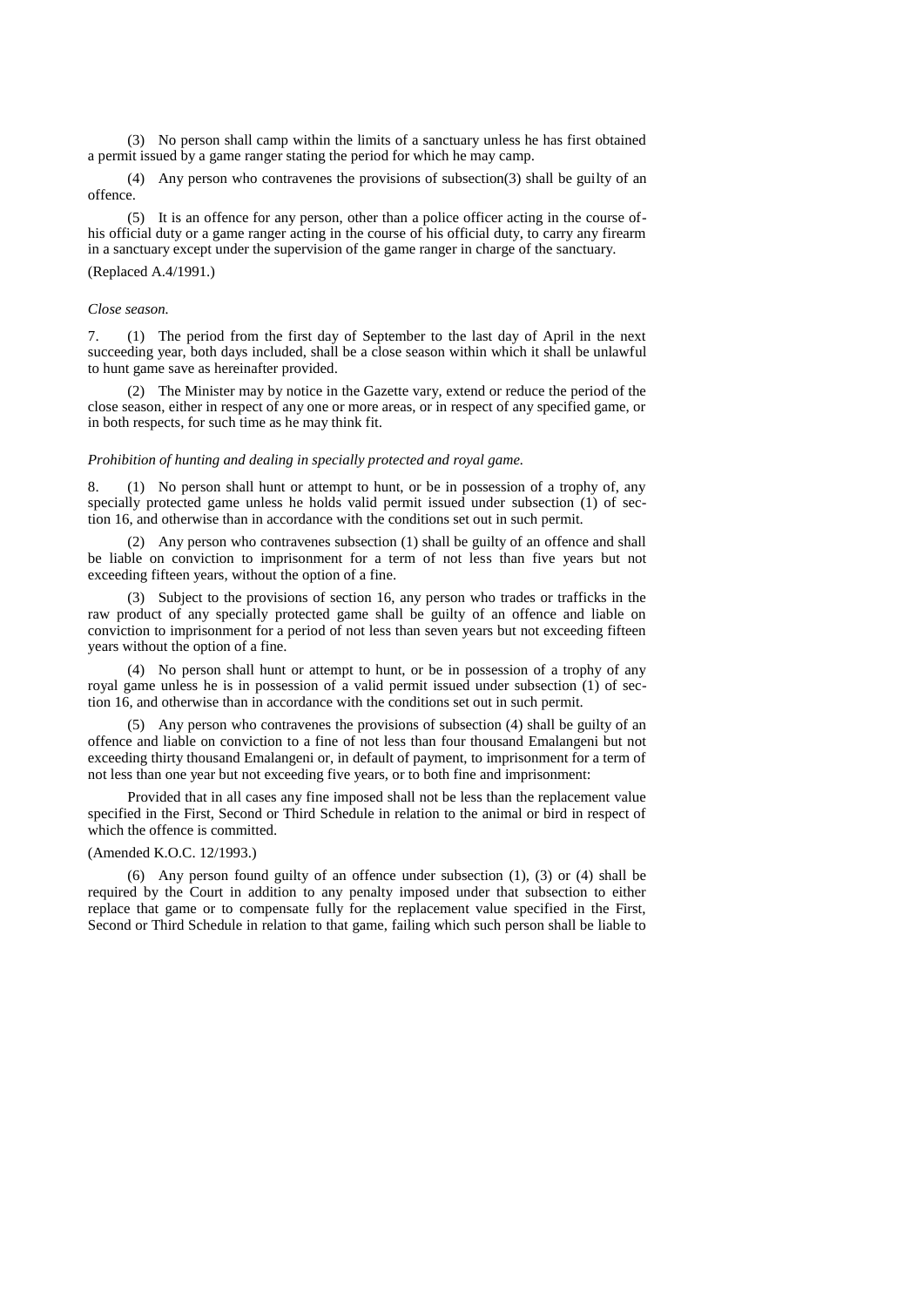a further period of imprisonment of not less than two years but not exceeding six years. (Amended K.O.C. 12/1993.)

(7) Any such replacement or compensation shall be made to the owner of the game or, if ownership of the game cannot be established, to the owner of the property where the game was hunted, and where the owner of such game or property cannot be determined, such replacement or compensation shall be made to the Government.

(Replaced 4/1991.)

*Licences to hunt game during open season.*

9. (1) Subject to section 15, the Minister may issue a licence to any person to hunt common game during the open season provided that:

- (*a*) the written permission of the landowner on whose property the game is to be hunted is produced to the Minister when the application is made for the licence;
- (*b*) the licence clearly specifies the species and number of animals to be hunted;
- (*c*) the licence shall be carried by the licensee when hunting and every animal shot shall be recorded on the reverse thereof immediately the animal is recovered.

(2) The Minister may from time to time by Notice in the Gazette fix the fees to be paid for licences to hunt common game during the open season.

(Replaced 4/1991.)

## *Conditions may be endorsed on licences.*

10. The Minister may endorse a licence or permit issued under this Act so as to prohibit the hunting of any specified species of game, or to limit the number of any such species which may be hunted, or may endorse any other condition thereon which he deems expedient.

### *Cancellation of licences.*

11. The Minister may cancel any licence or permit issued under this Act without assigning any reason for so doing, and the holder thereof shall not be entitled to any compensation for loss incurred by reason of such cancellation.

*Illegal hunting of game or possession of trophy, aiding and abetting, confiscation and disposal of arms, ammunition, etc..*

12. (1) Except as otherwise provided in this section any person who without valid licence or permit issued under this Act or contrary to the provisions of any Notice issued by the Minister under section 4 hunts or attempts to hunt any game or is in possession of a trophy of any game shall be guilty of an offence.

(2) Any person who uses or issues forged or fictitious permit or licence or without lawful authority uses or issues any permit or licence for the purpose of enabling him or another person to traffick illegally in: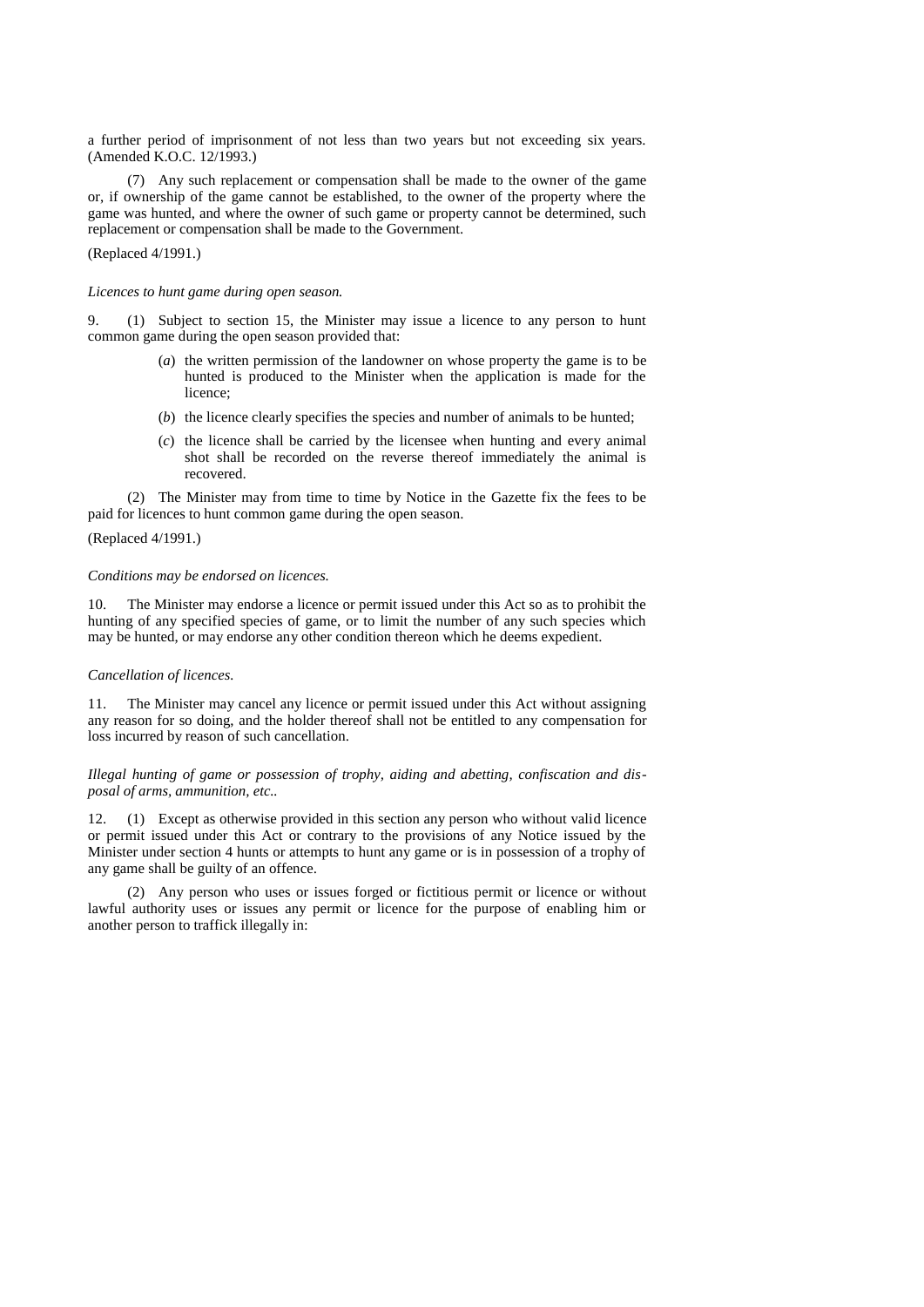- (*a*) specially protected game or any raw product thereof shall be guilty of an offence and liable on conviction to imprisonment for a term of not less than three years but not exceeding eight years without the option of a fine; or
- (*b*) any trophy of any game shall be guilty of an offence and liable on conviction to a fine of not less than two thousand Emalangeni but not exceeding four thousand Emalangeni or to imprisonment of not less than one year but not exceeding four years or in default of payment, to both. (Amended K.O.C.  $12/1993.$

(3) Any person who in any way aids, abets or solicits any person to contravene any of the provisions of this act shall be guilty of the same offence as the offender and liable to the same punishment to which the offender convicted of such offence is liable.

(4) Any person convicted of an offence under any section of this Act shall forfeit to the Government by order of the Court any firearm, ammunition, weapon, animal, vehicle, vessel or aircraft which was in his possession at the time of the commission of the offence and any such firearm, ammunition, weapon, animal, vehicle, vessel or aircraft shall be disposed of by public auction by order of the court after proper advertisement, whether or not the convicted person is the owner of such firearm, ammunition, weapon, animal, vehicle, vessel or aircraft, unless such firearm, ammunition weapon, animal, vehicle, vessel or aircraft is proved by its owner to have been stolen and that the theft has been reported to and duly recorded by the police.

(5) No firearm, ammunition, weapon, animal, vehicle, vessel or aircraft seized by a game ranger or any person acting under his direct authority, or by a police officer, in respect of any alleged contravention of this Act, shall be released by the court unless the accused is acquitted.

## (Replaced 4/1991.)

## *Hunting by aircraft or motor vehicle or with fire, etc..*

13. (1) No person shall use a motor vehicle or aircraft to hunt, drive or stampede game for any purpose, and no person shall shoot at game from a motor vehicle or aircraft:

Provided that nothing in this Act shall be deemed to prohibit the —

- (*a*) use of a motor vehicle or aircraft for the purpose of approaching game areas for locating game; or
- (*b*) driving of any game from any private land by the owner thereof or a person authorised by him; or
- (*c*) driving of game from a Government or licensed aerodrome.
- (2) No person shall use fire for the purpose of hunting, killing or capturing any game.

(3) Any person present at the hunting, killing or capturing of game at a grass or bush fire shall for the purposes of subsection (2) be deemed to have taken part in such hunting, killing or capturing unless he can adduce proof to the contrary.

(4) No person shall without the written permission of the Minister use lights or flares for the purpose of hunting game.

(Amended A.4/1991.)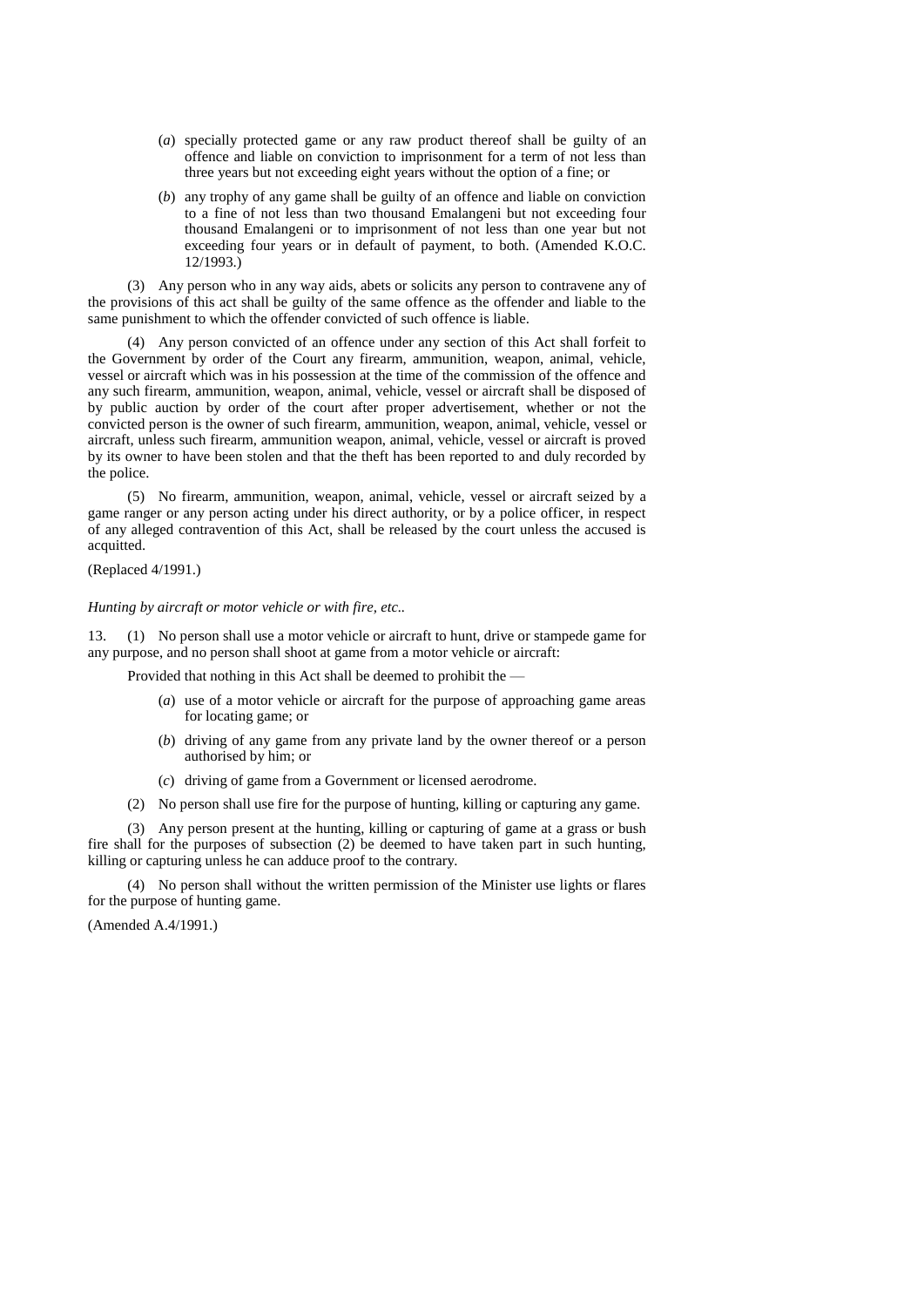### *Use of nets, etc., prohibited.*

14. Any person who captures or destroys game by means of nets, pits, enclosures, springs, gins, traps, snares, setgun, missiles containing explosives, poison or poisoned weapons, or who has in his possession or sets or uses any such net, pit, enclosure, spring, gin, trap, snare, setguns, missile containing explosives, poison or poisoned weapons for the purpose of capturing or destroying game, shall be guilty of an offence.

### *Privileges and rights of landowners, etc..*

- 15. Notwithstanding anything to the contrary in this Act, any person who is
	- (*a*) the owner, lessee, or manager of any land in Swaziland; or
		- (*b*) lawfully resident on a land in a Swazi area,

may at any time, except during the closed season mentioned in section 7 of this Act, hunt any common game, other than common game protected under section 4, on such land without obtaining a licence for that purpose.

(Amended P.13/1964; Replaced A.4/1991.)

#### *Free permits.*

16. (1) The Minister or an officer authorised in that behalf by him may issue without charge a permit authorising the holder thereof:

- (*a*) to hunt, kill or capture any game as specified in species and number on the permit, and on such conditions and for such period as the Minister may deem fit, if the permission in writing of the owner of the land in respect of which the permit is to be issued has been obtained;
- (*b*) to import or to export any trophy if it is shown that such trophy has been legally acquired.

(2) The Minister or an officer authorised in that behalf by him may issue without charge a permit to any person to possess a trophy of specially protected game or raw product thereof; provided that the source of such trophy or raw product, if in Swaziland, is authorised in writing by the person on whose land it is taken; provided further that if the source of such trophy or raw product is not in Swaziland, its possession is proved to have been legally acquired.

(Replaced A.4/1991.)

- 17. (Repealed A.4/1991.)
- 18. (Repealed A.4/1991.)

### *Export and import of game trophies, etc..*

19. (1) Any person who exports from Swaziland or imports into Swaziland any trophy or raw product of any specially protected game without a valid permit issued by the Minister under subsection  $(2)$  of section 16, or contrary to the conditions of such permit, shall be guilty of an offence and liable on conviction to imprisonment for a term of not less than five years but not exceeding fifteen years, without the option of a fine.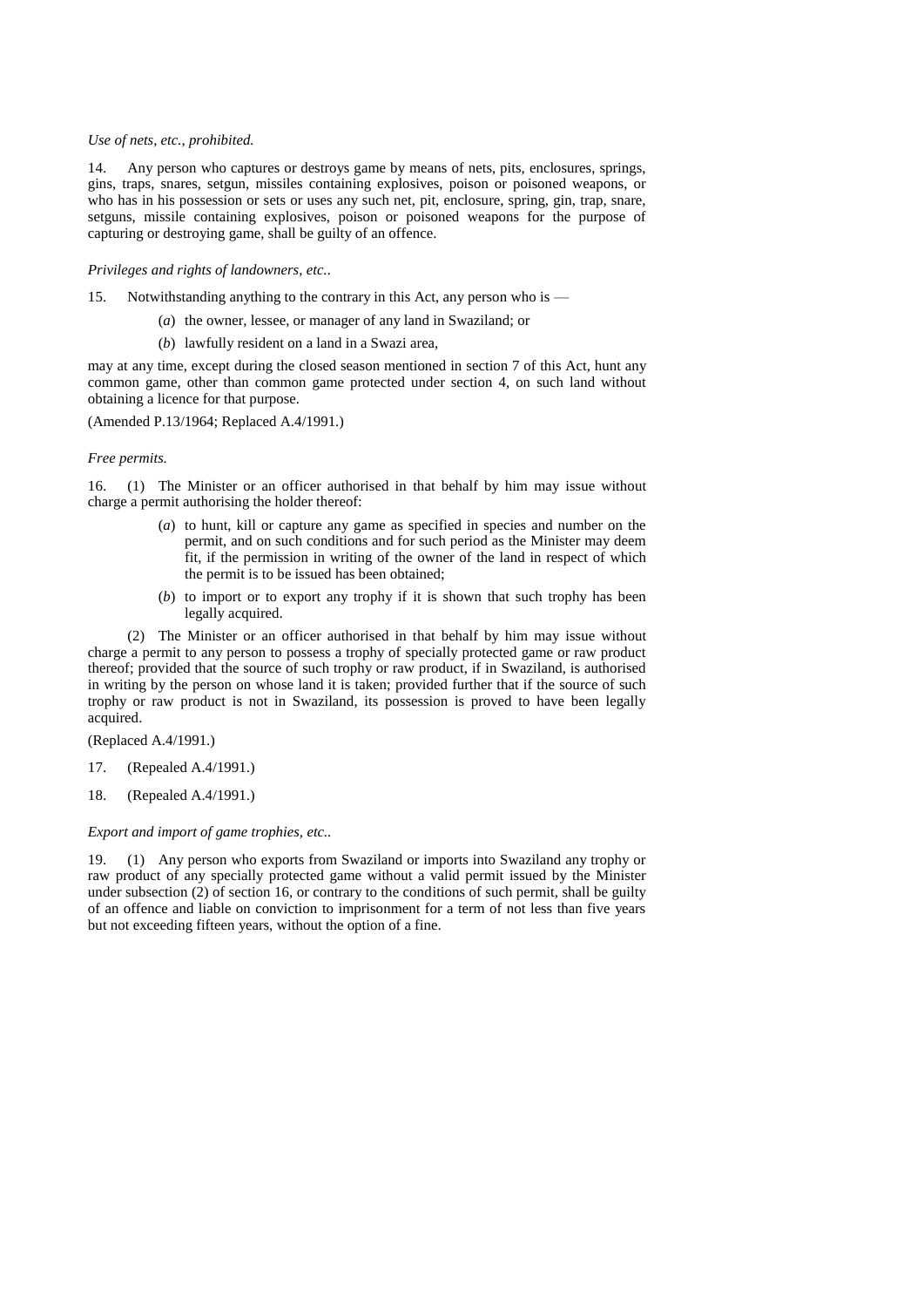(2) Any person who exports from Swaziland or imports into Swaziland any trophy of any royal game without a valid permit issued by the Minister under subsection (2) of section 16, or contrary to the conditions of any such permit, shall be guilty of an offence and liable on conviction to a fine of not less than five thousand Emalangeni but not exceeding twenty thousand Emalangeni, or in default of payment, to a term of imprisonment of not less than three years but not exceeding eight years both.

(3) Any person who exports from Swaziland or imports into Swaziland any trophy of any common game, or any trophy of any other indigenous animal or bird, without a valid permit issued by the Minister under subsection (2) of section 16 or contrary to the conditions of any such permit, shall be guilty of an offence and liable on conviction to a fine of not less than two thousand Emalangeni but not exceeding twenty thousand Emalangeni, or in default of payment, to a term of imprisonment of not less than two years but not exceeding five years or both.

### (Replaced A.4/1991; Amended K.O.C. 12/1993.)

### *Taking, etc., of eggs of birds and young of game.*

20. (1) No person shall remove, disturb or destroy the nest of any bird unless such nest be upon cultivated land or land which is being prepared for cultivation.

(2) No person shall remove, disturb or destroy any eggs or the young of any game unless he shall have first secured permission in writing of a Minister.

(3) (Repealed A.4/1991.)

(4) The Minister shall not grant the permission referred to in the subsection (3) unless he is satisfied that such eggs or young of game are required for the purpose of rearing or breeding or scientific investigations.

(5) No person shall purchase the eggs or the young of any game from any person who is not in possession of written permission required by subsection (3).

(6) Any person who contravenes subsection  $(1)$ ,  $(2)$ ,  $(3)$  or  $(5)$  shall be guilty of an offence.

(Amended A.4/1991.)

*Prohibition of trespass in pursuit of game.*

21. (1) No person shall be upon any land at any time in pursuit of or in search of game, whether or not he is the holder of a licence issued under this Act, unless he has the permission in writing of the owner of such land.

(2) Any person who contravenes subsection (1) shall be guilty of an offence.

(3) Any dog found upon land within a sanctuary may be destroyed forthwith by, or on the order of, the owner or occupier of such land and he shall not be liable to pay any compensation in respect of such destruction.

(Replaced A.4/1991.)

## *Right of search.*

22. Any game ranger or a police officer who on reasonable grounds believes that there is in any house, tent, vehicle, vessel, receptable or place —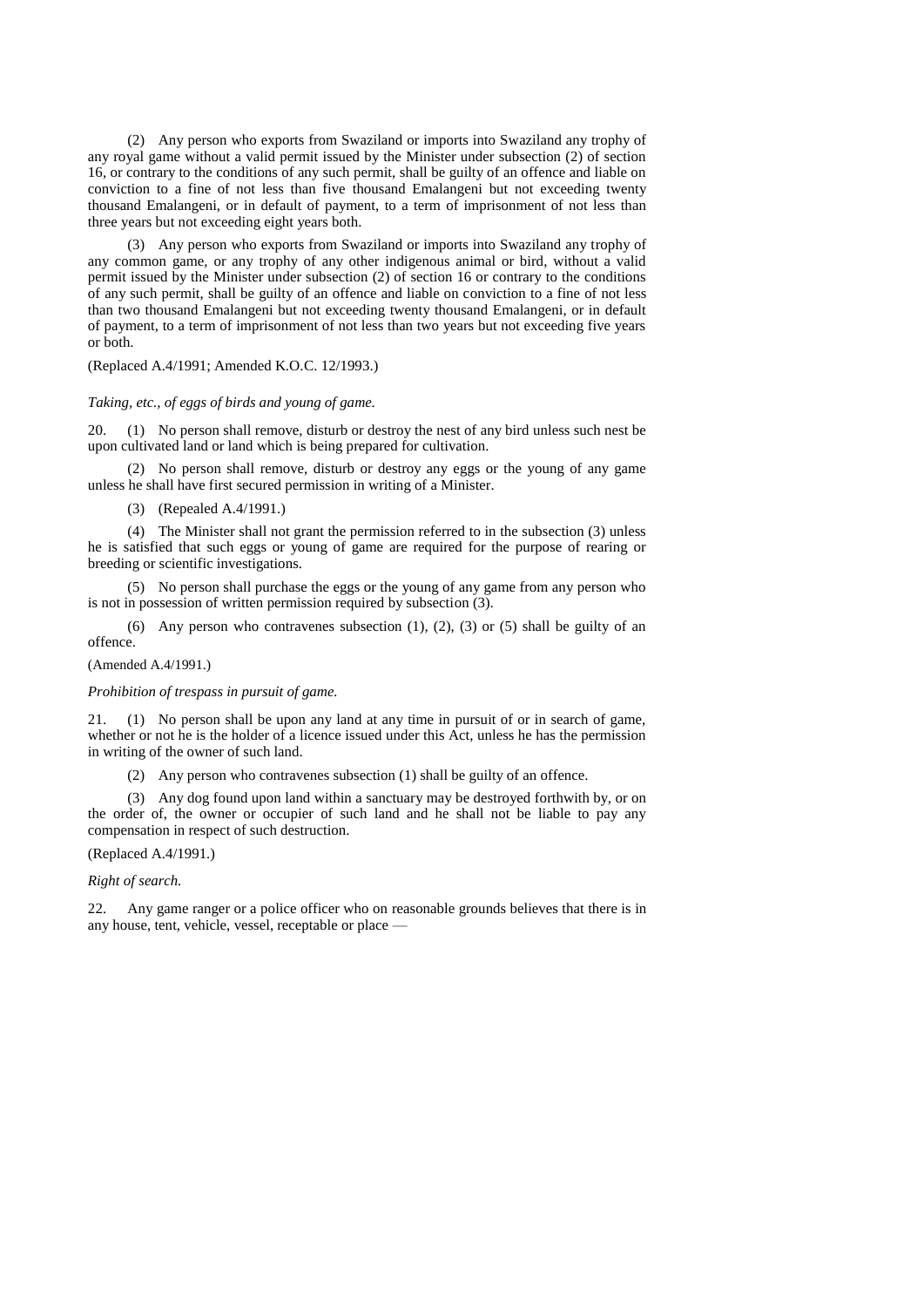- (*a*) anything with respect to which an offence against this Act has been, or is suspected to have been, committed;
- (*b*) anything that will afford evidence as to the commission of any such offence; or
- (*c*) anything that is intended to be used for the purpose of committing any such offence,

and that the delay in obtaining a search warrant would defeat the object of the search, may himself search without a warrant for any such thing mentioned in (*a*), (*b*) or (*c*), and seize such thing, if found, and take them before the Court to be dealt with according to law.

(Original s.22 repealed P.13/1964; Replaced A.4/1991.)

### *Appointment and powers of game rangers.*

23. (1) The Minister after consultation with the Swaziland National Trust Commission may from time to time appoint game rangers for good and sufficient reason may remove or dismiss any such game ranger.

(2) Any game ranger or person acting on tue instructions of a game ranger shall have the powers and the right:

- (*a*) to carry and use firearms in the execution of his official duty provided such firearms are properly licensed;
- (*b*) to use firearms in self defence or if he has reason to believe that his life, or the life of any of his colleagues, is threatened or is in danger;
- (*c*) to arrest without a warrant any person suspected upon reasonable grounds of having contravened any of the provisions of this Act or regulations made thereunder;
- (*d*) to use reasonable force necessary to effect the arrest of or to overpower any person who resists arrest and who is suspected on reasonable grounds of having contravened any of the provisions of this Act;
- (*e*) to carry out searches without a warrant under section 22 of this Act,.

(3) A game ranger or person acting on the instructions of a game ranger shall not be liable to prosecution in respect of any act or omission done in the exercise of his powers of rights under subsection (2) of this section.

(Replaced A.4/1991.)

### *Evidence*

24. (1) Any trophy seized from any person charged with an offence under this Act or any regulations made thereunder shall be *prima facie* evidence against such person that he has hunted such game.

(2) Any person charged with doing an act for which by this Act a licence or permission is required shall be deemed to be without such licence or permission unless he produces it to the Court or gives other satisfactory proof of possessing it.

(3) For the purposes of section 21, any person found at any time on land having in his possession a firearm, trap, snare or other apparatus capable of being used to hunt game shall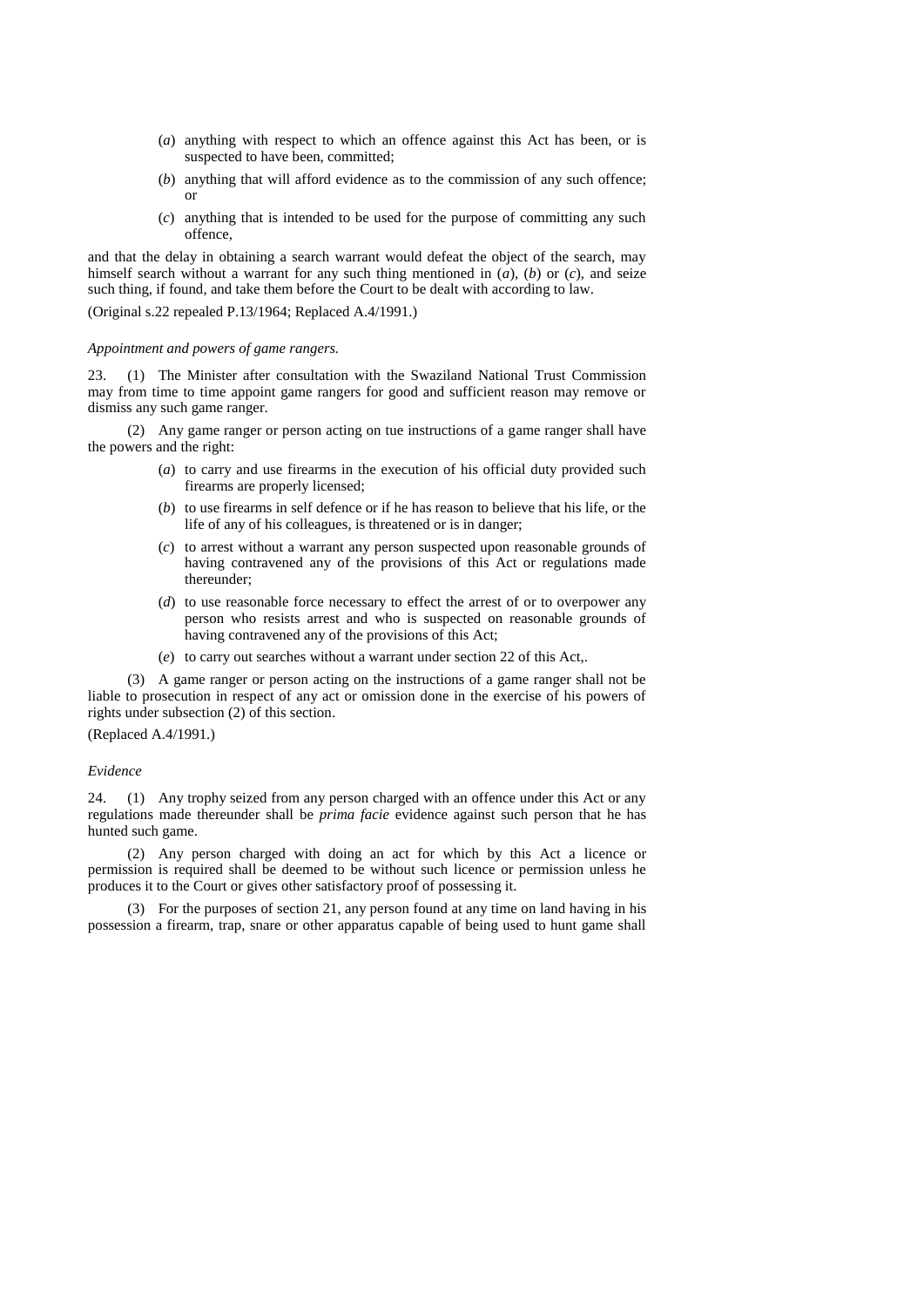be presumed to be upon the land in pursuit of or in search of game unless the contrary is proved.

(4) Where a trophy is required to be produced as an exhibit in any evidence before a court it shall not be necessary to produce any more than a piece of skin, trotter, head or fur or other distinctive part of the animal sufficient to identify such animal and to determine the number of such animal to be produced before the court. (Added A.4/1991.)

### *Power to make regulations.*

25. Subject to the provisions of section 15, the Minister may make regulations, not inconsistent with this Act, in regard to the following matters:

- (*a*) the protection and preservation of game in any defined areas;
- (*b*) the powers and duties of persons appointed by the Minister in regard to
	- (i) the exclusion of members of the public from certain areas within a sanctuary;
	- (ii) the killing, capturing or impounding of any animal within a sanctuary;
	- (iii) the burning of grass and the cutting of trees, weeds or grass within a sanctuary;
	- (iv) the disposal of any animal, vegetable or mineral or other product of a sanctuary;
- (*c*) the conditions subject to which permission to enter or reside in a sanctuary may be granted, and the periods or times during which a sanctuary or any portion thereof shall be open to the public;
- (*d*) the conditions under which permits for the carrying of firearms in a sanctuary may be issued;
- (*e*) the fees, if any, to be paid for permission to enter a sanctuary, for the admission of motor-cars of other vehicles and the taking of photographs within a sanctuary, or for any other purpose connected with the use and enjoyment of a sanctuary;
- (*f*) the protection and preservation of a sanctuary and of the animals, birds or property therein;
- (*g*) the regulation of traffic and carriage of passengers in a sanctuary, the points by which persons may enter and the routes by which they may pass through a sanctuary:
- (*h*) for the efficient control and management of a sanctuary;
- (*i*) generally for carrying out the provisions of this Act; and
- (*j*) for the imposition of penalties not exceeding the penalties set out in section 27(2) for a contravention of any such regulation.

(Amended A.4/1991.)

#### *Penalties.*

26. (1) Any person who contravenes the provisions of section 6(2) or (5), 7(1), 12(1), 13, 14 or  $20(1)$ ,  $(2)$  or  $(3)$  shall on conviction be liable to a fine of not less than six hundred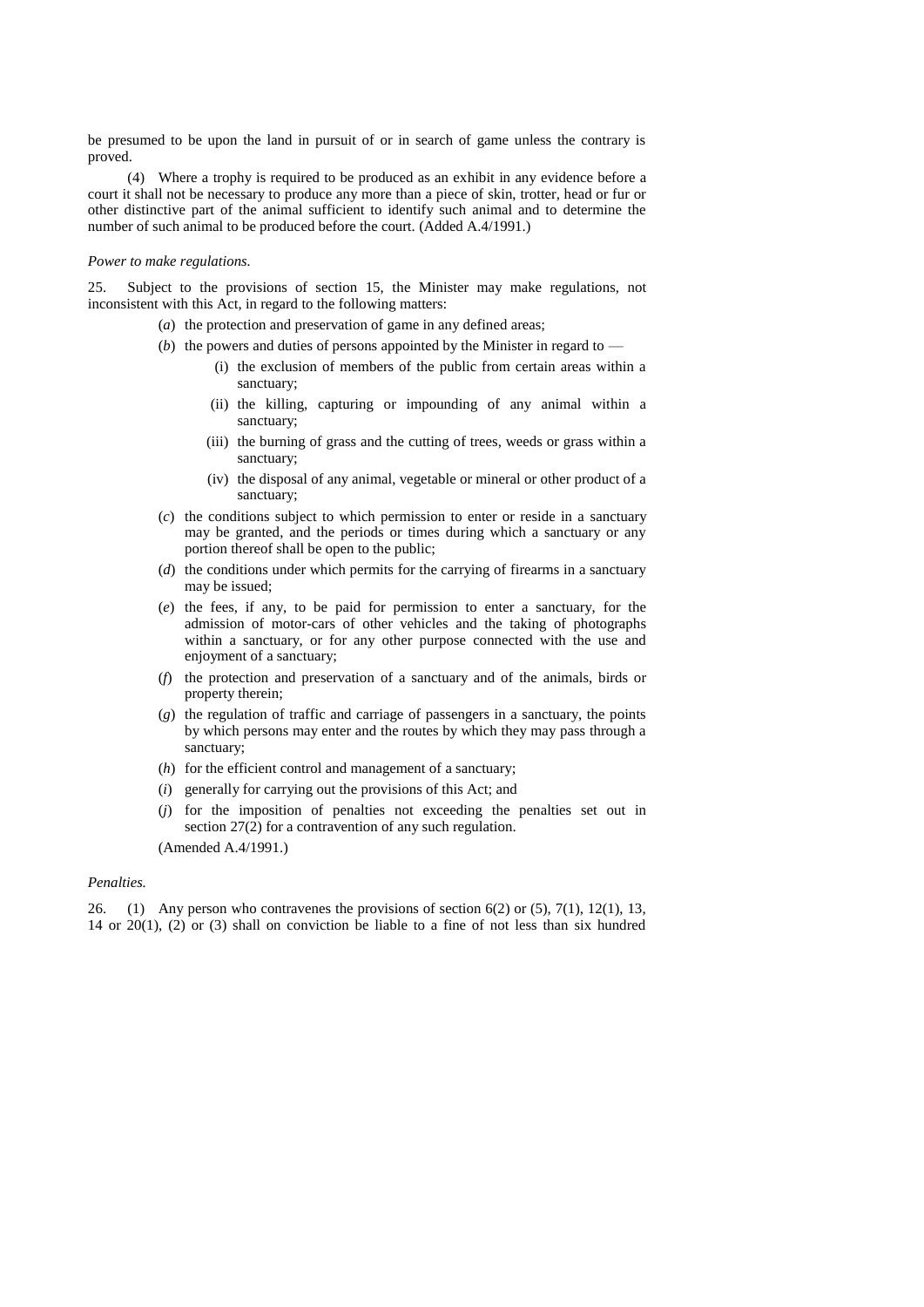emalangeni but not exceeding two thousand emalangeni or, in default of payment to imprisonment for a term of not less than six months but not exceeding two years or to both. (Replaced K.O.C. 12/1993.)

(2) Any person who contravenes the provisions of section 6 (4) or 21(1) shall on conviction be liable to a fine of not less than two hundred emalangeni but not exceeding five hundred emalangeni or, in default of payment, to imprisonment for a term of not less than one month but not exceeding one year or to both. (Replaced K.O.C. 12/1993.)

(3) In addition to any penalties imposed under subsection (1), any person who contravenes the provisions of section  $6(2)$  or  $12(1)$ , shall be required by the Court to either replace the game in respect of which the offence is committed or to compensate fully for the replacement value specified in relation to such game in the First, Second or Third Schedule, failing which such person shall be liable to a further term of imprisonment of not less than one year but not exceeding three years. (Replaced K.O.C. 12/1993.)

(4) Any such replacement or compensation shall be made to the owner of the game or, if ownership of the game cannot be established, to the owner of the property where the game was hunted, and where the owner of such game or property cannot be determined, such replacement or compensation shall be made to the Government.

(Replaced A.4/1991.)

### *Previous convictions.*

27. (1) Before passing sentence on any person convicted under this Act the court shall call upon the prosecutor for a record of previous convictions of that person, if any.

(2) Any person who has previously been convicted of an offence under this Act, other than an offence under sections  $6(3)$  and  $21(1)$  shall, upon a second or subsequent conviction, be sentenced to the maximum penalty prescribed in relation to the offence for which he is charged.

(3) Any person including an official who wilfully interferes with the investigation of any case or who in any way obstructs or frustrates the criminal prosecution of any case or who withholds, suppresses or destroys or causes to be withheld, suppressed or destroyed any evidence including records in connection with such case or in any way attempts to defeat the end of justice shall be guilty of an offence and liable on conviction to imprisonment for a term of not less than twelve months and not more than twenty four months without the option of a fine.

(Added A.4/1991.)

#### *Suspended sentences prohibited.*

28. No sentence or part of any sentence imposed under any of the provisions of this Act in respect of any offence shall be suspended.

(Added A.4/1991; Amended K.O-I-C. 12/1993.).

### *Reward for informants.*

29. Any person who gives any information which leads to the arrest and conviction of another person for an offence under this Act shall receive such reward as may be determined by the Minister.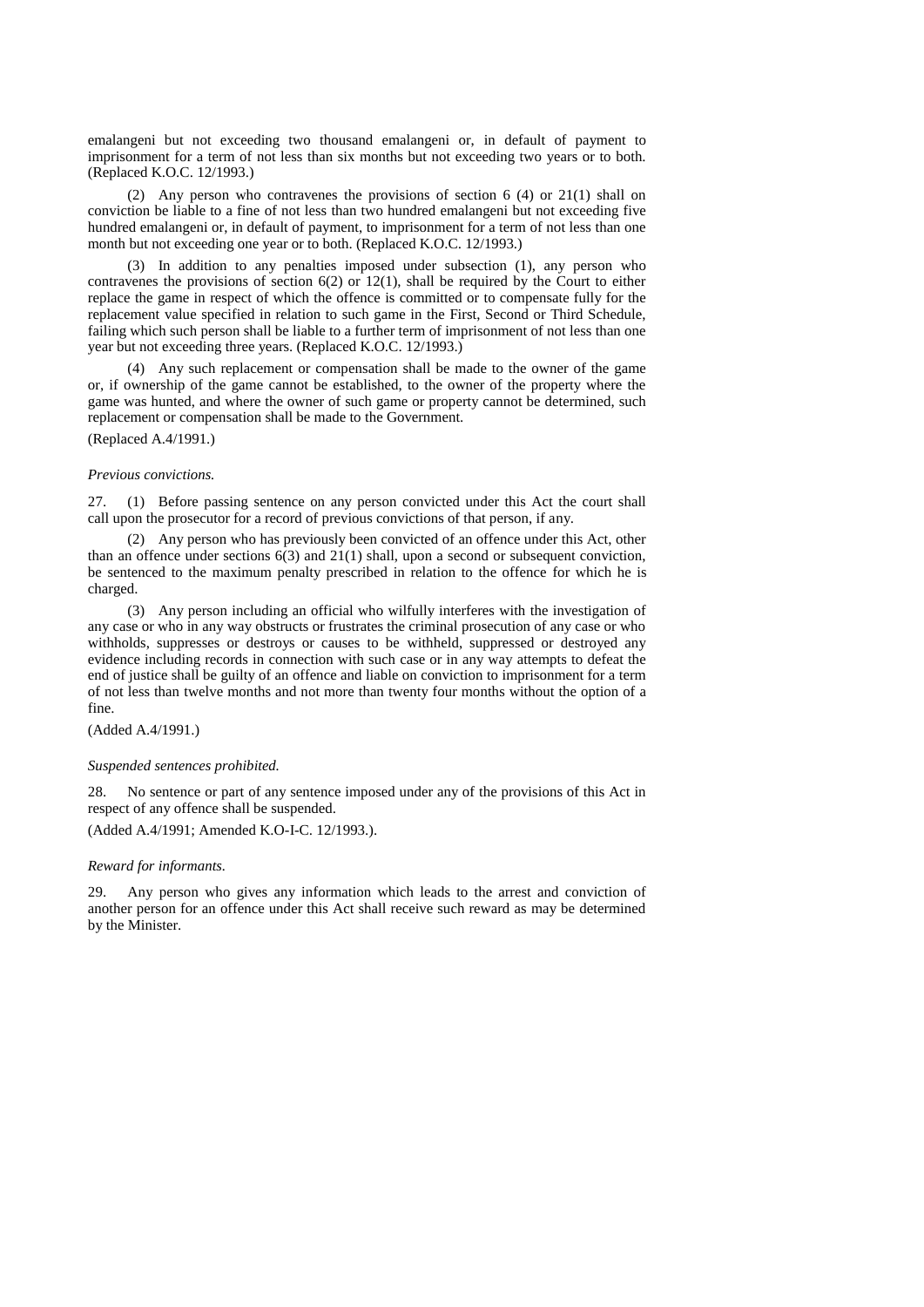(Added A.4/1991.)

*The Minister to appoint Advisory Committee.*

30. The Minister may appoint a committee consisting of such members as he may determine to monitor the administration and enforcement fo this Act and to advise him from time to time.

(Added A.4/1991.)

### *Application of Act.*

31. Notwithstanding the provisions of section 43*bis* of the Swaziland National Trust Commission Act, No. 9 of 1972, the provisions of this Act shall apply within the boundaries of any park, reserve, monument or relic proclaimed under the National Trust Commission Act, No. 9 of 1972 in relation to any game of the class referred to in this Act.

(Added A.4/1991.)

## FIRST SCHEDULE (Replaced A.4/1991; K.O.C. 12/1993.)

#### SPECIALLY PROTECTED GAME

| <b>COMMON NAME</b>      | <b>SCIENTIFIC NAME</b> | <b>REPLACEMENT</b> |
|-------------------------|------------------------|--------------------|
|                         |                        | <b>VALUE</b>       |
|                         |                        | E                  |
| Rhinoceros              | All species            |                    |
| White rhinoceros        | Ceratotherium simum    | 40,000             |
| <b>Black rhinoceros</b> | Diceros bicornis       | 200,000            |
| Elephant                | Loxodonta africana     | 20,000             |
| Lion                    | Leo panthera           | 10,000             |

## SECOND SCHEDULE

(Amended L.N.47/1968; Replaced A.4/1991; K.O.C. 12/1993.)

## ROYAL GAME

### ANIMALS

| <b>COMMON NAME</b>    | <b>SCIENTIFIC NAME</b>   | <b>REPLACEMENT</b><br><b>VALUE</b> |
|-----------------------|--------------------------|------------------------------------|
|                       |                          | E                                  |
| Hedgehog              | Erinaceus frontalis      | 100                                |
| Thick-tailed bushbaby | Galago crassicaudatus    | 50                                 |
| Samango monkey        | Ceropithecus albogularis | 50                                 |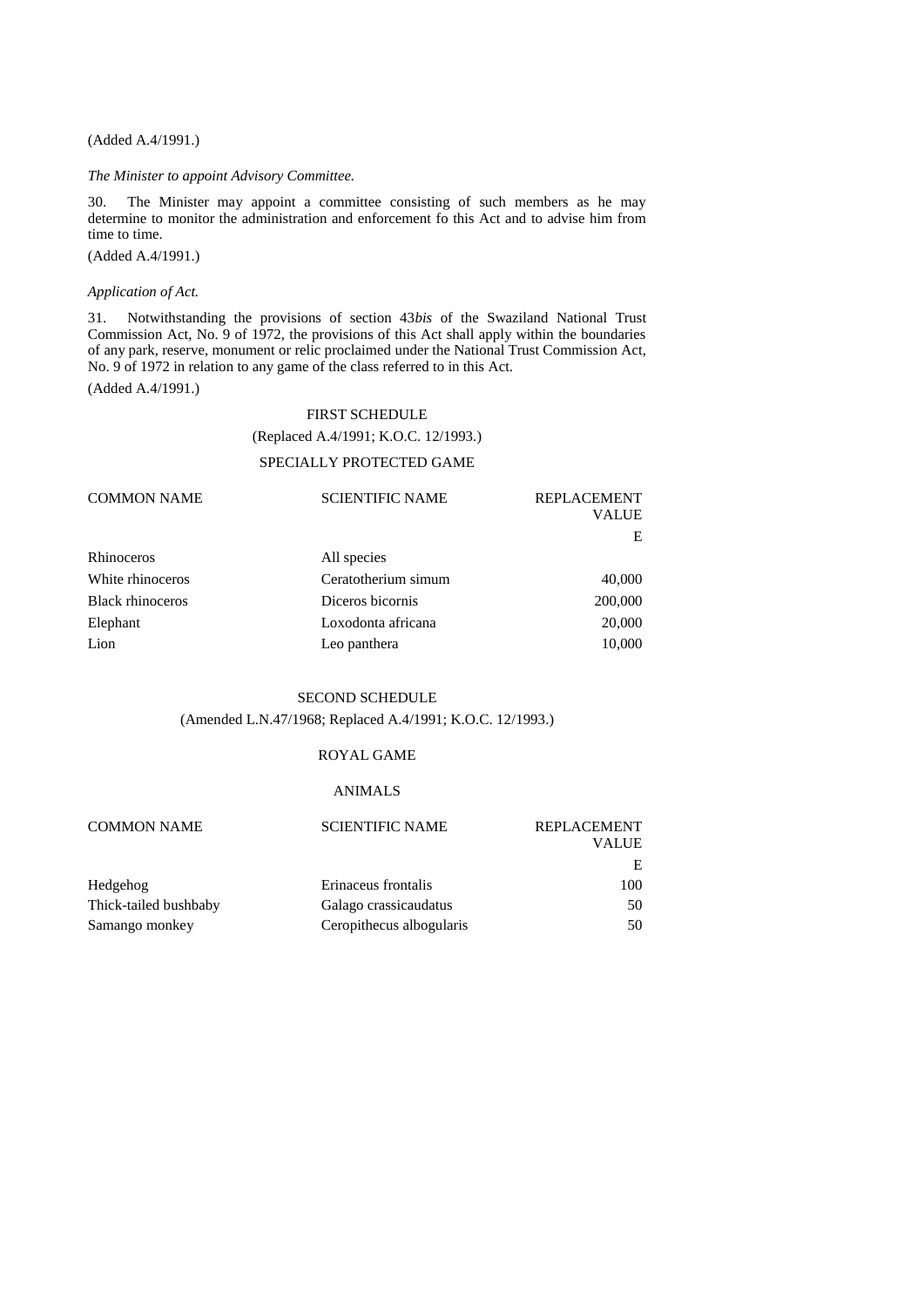| Pangolin                | Manis temminckii          | 500    |
|-------------------------|---------------------------|--------|
| Red rock hare           | Pronolagus crassicaudatus | 50     |
| Ardwold                 | Proteles cristatus        | 1,000  |
| Cheetah                 | Acinonyx jubatus          | 10,000 |
| Leopard                 | Panthera pardus           | 5,000  |
| Caracal                 | Felis carcal              | 200    |
| African wild cat        | Felis lybica              | 50     |
| Serval                  | Felis serval              | 300    |
| Wild dog                | Lycaon pictus             | 500    |
| Cape fox                | Vulpes chama              | 100    |
| Side-striped jackal     | Canis adustus             | 100    |
| Cape-clawless otter     | Aonyx capensis            | 100    |
| Spotted-necked otter    | Lutra maculicollis        | 100    |
| Honey badger            | Mellivora capensis        | 200    |
| Striped weasel          | Poecilogale albinucha     | 50     |
| Zorilla                 | Ictonyx striatus          | 50     |
| African civet           | Civettictis civetta       | 500    |
| Antbear                 | Orycteropus afer          | 500    |
| Hippopotamus            | Hippopotamus              | 10,000 |
| Giraffe                 | Giraffa camelopardalis    | 8,000  |
| <b>Black wildebeest</b> | Connochaetes gnou         | 400    |
| Red hartebeest          | Alcelaphus buselaphus     | 800    |
| Tsessebe                | Damaliscus lunatus        | 3,000  |
| Blue duiker             | Cephalophus monticola     | 1,000  |
| Red duiker              | Cephalophus natalensis    | 1,000  |
| Klipspringer            | Oreotragus oreotragus     | 800    |
| Oribi                   | Ourebia ourebi            | 2,000  |
| Steenbok                | Raphicerus comestris      | 300    |
| Sharpe's grysbok        | Raphicerus sharpei        | 500    |
| Suni                    | Neotragus moschatus       | 800    |
| Grey rhebok             | Pelea capreolus           | 400    |
| Roan antelope           | Hippotragus equinus       | 26,000 |
| Sable                   | Hippotragus niger         | 26,000 |
| <b>Buffalo</b>          | Syncerus caffer           | 12,000 |
| Kudu                    | Tragelaphus strepsceros   | 800    |
| Nyala                   | Tragelaphus angasii       | 3,000  |
| <b>Bushbuck</b>         | Tragelaphus scriptus      | 800    |
| Eland                   | Taurotragus oryx          | 3,000  |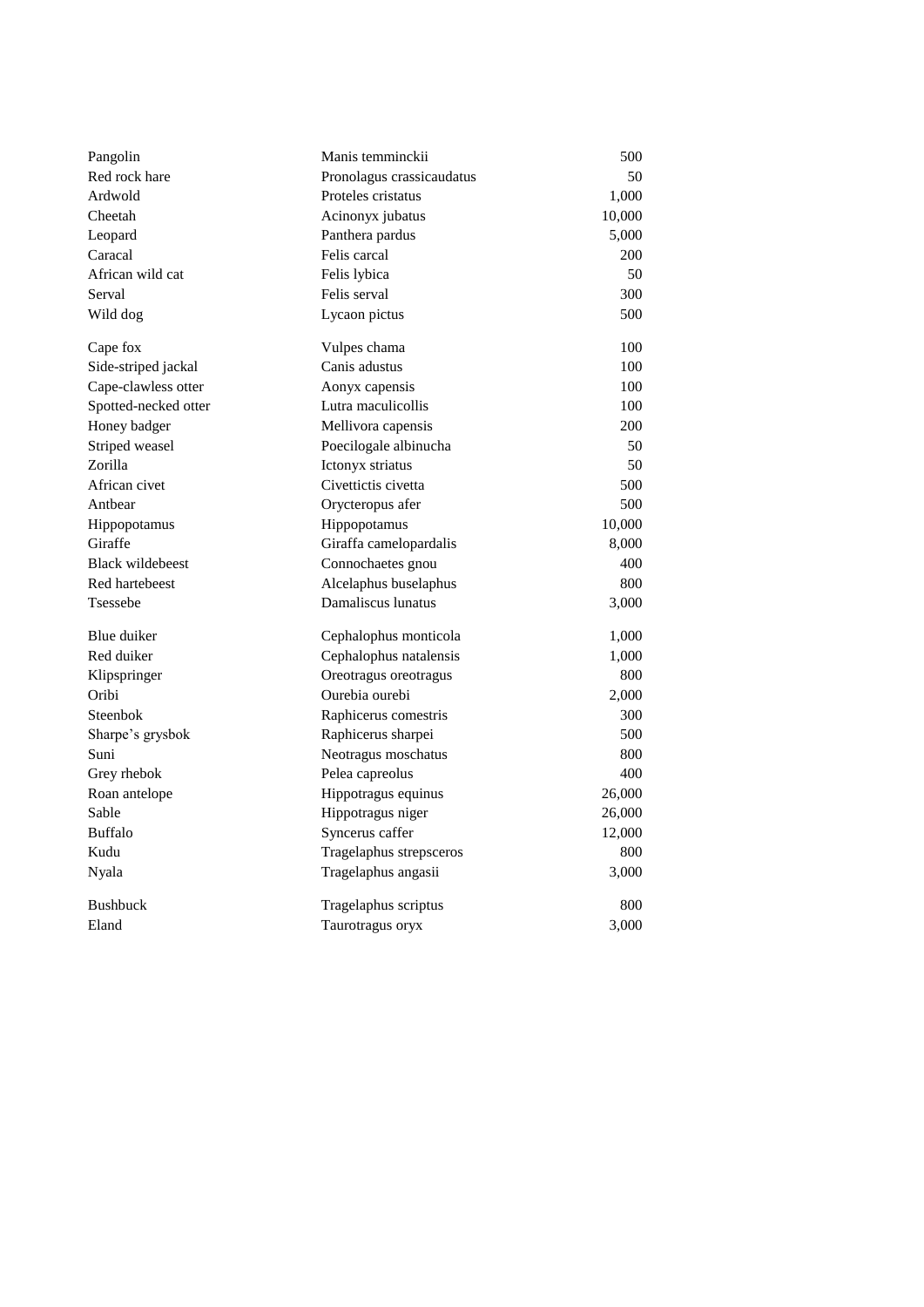| Reedbuck          | Redunca arundinum    | 600   |
|-------------------|----------------------|-------|
| Mountain reedbuck | Redunca fulvorufula  | 600   |
| Waterbuck         | Kobus ellipsiprumnus | 2,000 |
| Crocodile         | All species          | 1,000 |
| Python            | All species          | 200   |
|                   |                      |       |

BIRDS

All species of birds other than those Gazetted from time to time by the Minister as common game, and those listed on the Third Schedule. Gymnogene

Vultures – all species

| $Kites - all species$               |                                          |     |
|-------------------------------------|------------------------------------------|-----|
| $Hawks - all species$               |                                          |     |
| Kestrels – all species              | Family Accipitridac                      | 400 |
| Eagles - all species                |                                          |     |
| Harriers – all species              |                                          |     |
| $Bee-eaters - all species$          | Family Meropidae                         | 200 |
| Bustards and Karhaans - all species | <b>Family Otidae</b>                     | 200 |
| Courses – all species               | Family Glareolidae                       | 200 |
| Cuckoos and Coucals - all species   | Family Cuculidae                         | 200 |
| $Cranes - all species$              | Family Gruidae                           | 500 |
| <b>Crested Guineafowl</b>           | Guttera lividicollis                     | 200 |
| Dikkops – all species               | Family Burrhinidae                       | 200 |
| <b>Dwarf Goose</b>                  | Nettapus auritus                         | 200 |
| Flamingo - all species              | Family Phoenicopteridae                  | 200 |
| $Grouse - all species$              | Family Pteroclidae                       | 200 |
| Hammerhead                          | Sacopus umbretta bannermani              | 200 |
| Herons and Egrets – all species     | Family Ardeidae                          | 200 |
| $Hornbills - all species$           | Family Bucerotidae                       | 200 |
| $Hoepoes - all species$             | Family Upupidae                          | 200 |
| Honeyguides $-$ all species         | Families Prodotiscidae and indicatoridae | 200 |
| $Ibis - all species$                | Family Threskiornithidae                 | 600 |
| Jacana - all species                | <b>Family Jacanidae</b>                  | 200 |
| Kingfisher $-$ all species          | Family Alcedinidae                       | 200 |
| Louries - all species               | Family Musophagidae                      | 200 |
| Orioles - all species               | Family Tytonidae and Buhonidne           | 200 |
| Plovers - all species               | Family Charadriidae                      | 200 |
| Rollers (Bluejays) – all            | Family Coraciidae                        | 200 |
| Secretary Bird                      | Saggitarius serpentarius                 | 200 |
| Storks - all species                | Family Ciconiidae                        | 200 |
| $Single - all species$              | Family Scolopacidne                      | 200 |